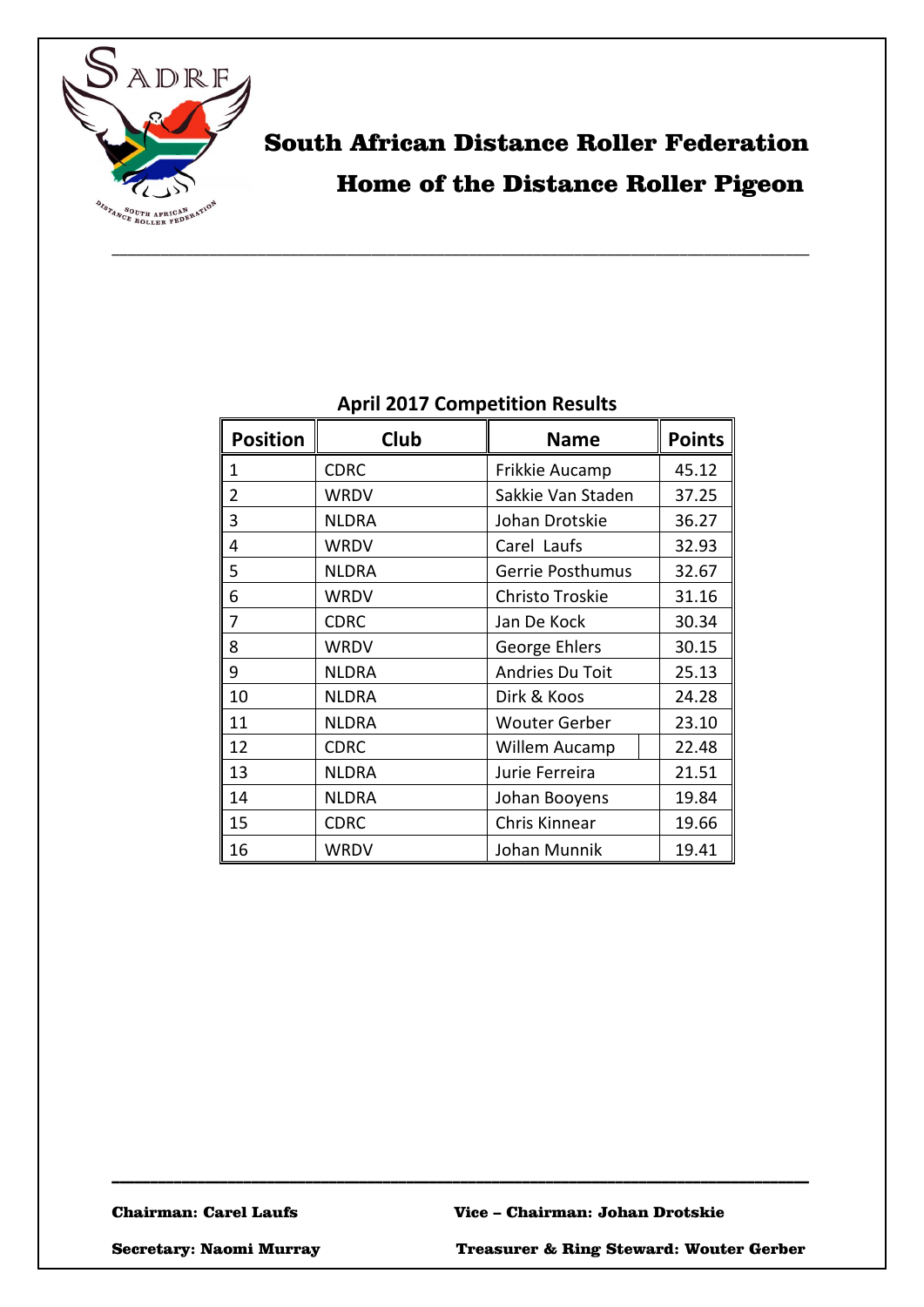

# South African Distance Roller Federation Home of the Distance Roller Pigeon

### **2017 League Position**

| <b>Position</b> | Club         | <b>Name</b>             | <b>Points</b> |
|-----------------|--------------|-------------------------|---------------|
| 1               | <b>CDRC</b>  | Frikkie Aucamp          | 112.44        |
| $\overline{2}$  | <b>WRDV</b>  | Sakkie van Staden       | 104.48        |
| 3               | <b>NLDRA</b> | <b>Gerrie Posthumus</b> | 102.81        |
| 4               | <b>NLDRA</b> | Johan Drotskie          | 100.26        |
| 5               | WRDV         | George Ehlers           | 94.70         |
| 6               | <b>CDRC</b>  | Jan De Kock             | 93.82         |
| 7               | <b>WRDV</b>  | Christo Troskie         | 92.92         |
| 8               | <b>WRDV</b>  | Carel Laufs             | 88.37         |
| 9               | <b>CDRC</b>  | Chris Kinnear           | 87.15         |
| 10              | <b>WRDV</b>  | Johan Munnik            | 85.02         |
| 11              | <b>NLDRA</b> | Dirk & Koos             | 80.80         |
| 12              | <b>NLDRA</b> | Jurie Ferreira          | 65.67         |
| 13              | <b>NLDRA</b> | Johan Booyens           | 61.18         |
| 14              | <b>NLDRA</b> | <b>Wouter Gerber</b>    | 58.98         |
| 15              | <b>NLDRA</b> | Andries Du Toit         | 55.39         |
| 16              | <b>CDRC</b>  | Willem Aucamp           | 37.40         |

#### **2017 Highest Competition Point**

| <b>Position</b> | Club         | <b>Name</b>       | <b>Points</b> |
|-----------------|--------------|-------------------|---------------|
|                 | <b>WRDV</b>  | Sakkie van Staden | 46.87         |
|                 | <b>CDRC</b>  | Frikkie Aucamp    | 45.12         |
| 3               | <b>CDRC</b>  | Chris Kinnear     | 40.62         |
|                 | <b>WRDV</b>  | Sakkie van Staden | 37.25         |
|                 | <b>NLDRA</b> | Gerrie Posthumus  | 36.67         |

\_\_\_\_\_\_\_\_\_\_\_\_\_\_\_\_\_\_\_\_\_\_\_\_\_\_\_\_\_\_\_\_\_\_\_\_\_\_\_\_\_\_\_\_\_\_\_\_\_\_\_\_\_\_\_\_\_\_\_\_\_\_\_\_\_\_\_\_\_\_\_\_\_\_\_\_\_\_\_\_\_\_\_\_\_\_\_\_\_\_

Chairman: Carel Laufs Vice – Chairman: Johan Drotskie

Secretary: Naomi Murray Treasurer & Ring Steward: Wouter Gerber